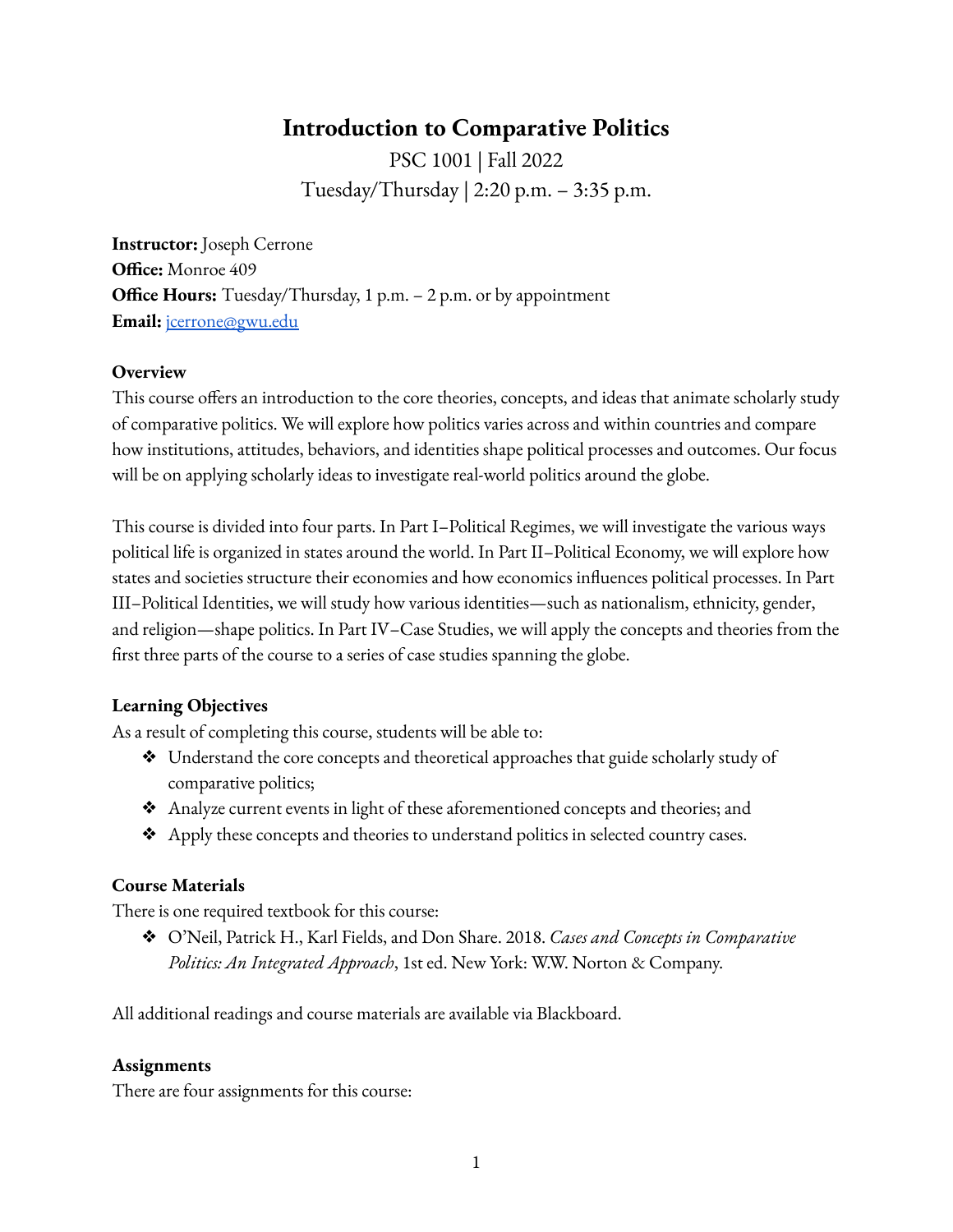- ❖ Participation (20%)
- ❖ Current Event Presentation and Memo (20%)
- ❖ Midterm Exam (30%)
- $\div$  Final Exam (30%)

## *Participation (20%)*

It is important to come to class prepared to actively participate in class discussions. Participation can take many forms, including asking questions, answering questions, and engaging in group discussions.

## *Current Event Memo (20%)*

Each student will take a turn beginning class with a short, five-minute presentation on a current event relevant to comparative politics. The presentation should explain the topic or issue at stake and provide at least one discussion question for the class to reflect on. Students must also submit a one-page memo (Times New Roman font, 12-point, double-spaced, one-inch margins) summarizing the current event and providing a short reflection linking it to topics and themes of comparative politics covered in class and the readings. Students will sign up for the date of their presentation during the first week of the semester.

## *Midterm Exam (30%)*

The take-home midterm exam will be distributed on Blackboard following class on October 13 and will be due on Blackboard by 12 p.m. on October 18. The exam will include material covered in the first half of the course (September 1/The State and Institutions – October 13/Globalization). The exam will consist of identification, short-answer, and essay questions.

## *Final Exam (30%)*

The take-home final exam will be distributed on Blackboard following class on December 8 and will be due on Blackboard by 12 p.m. on December 13. The exam will include material covered in the second half of the course (October 18/Nationalism – December 8/The Future of Comparative Politics). The exam will consist of identification, short-answer, and essay questions.

## **Course Policies**

## *Covid-19 Precautions*

Students are required to follow all health and safety guidelines set forth by the university and the District of Columbia. The university's policies can be found in the [Onward](https://onward.gwu.edu/) GW Plan and updates can be found on the university's [coronavirus](https://coronavirus.gwu.edu/) website. Specifically, students are required to wear a mask **at all times** during in-person class sessions and to **stay home** if you are experiencing Covid symptoms or have tested positive. In accordance with the university's [classroom](https://registrar.gwu.edu/reservation-rental-policies) policy, students are not permitted to bring or consume food or drink in the classroom. Failure to comply with these policies will be sanctioned, including removal from class and reporting to the relevant university authority.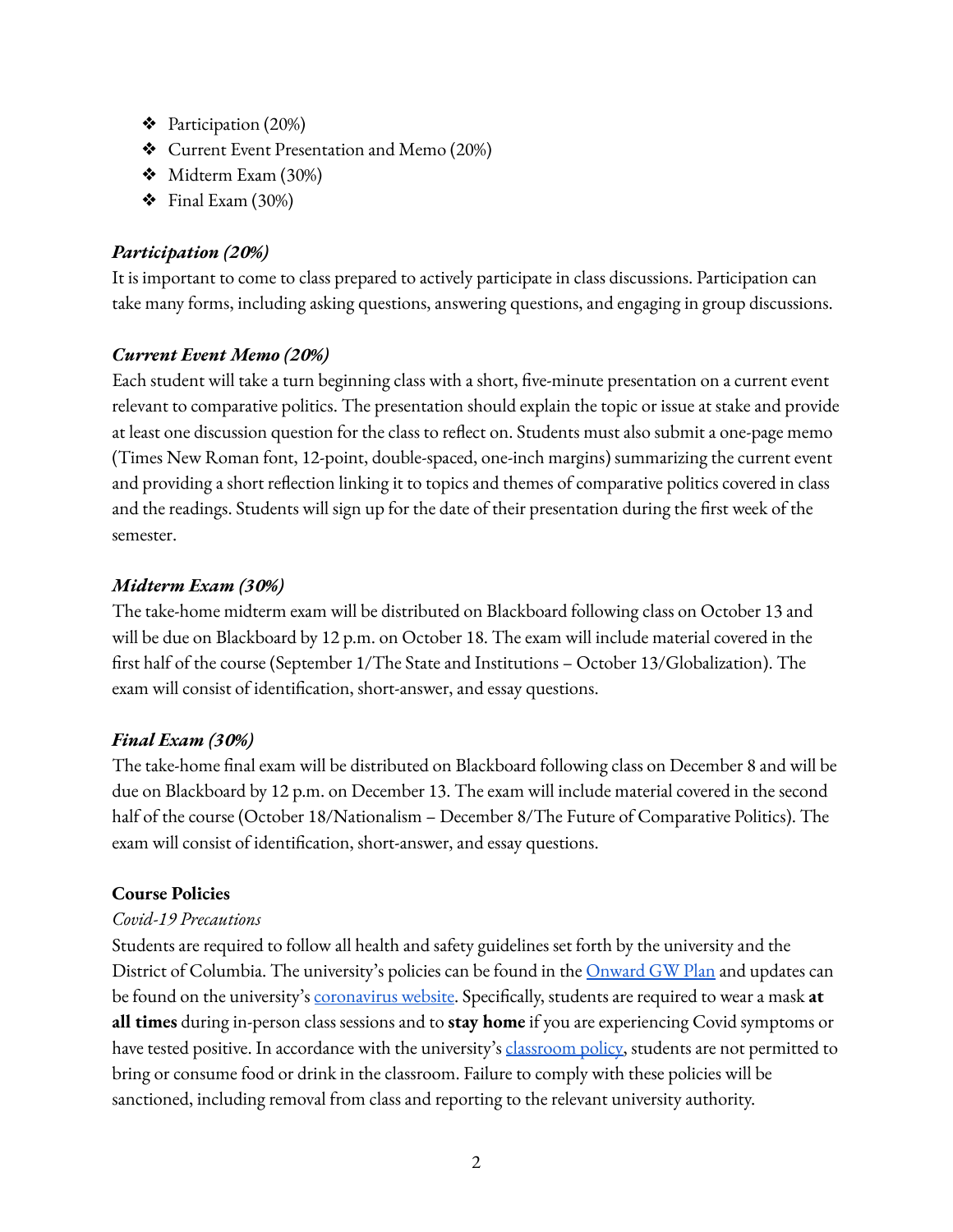#### *Absences*

Students should plan to attend and participate in all class sessions. Students will be given two free absences, after which their grade will be adversely affected. In the case of an absence, students should ensure they keep up with the class readings and consult another student for class notes. In accordance with the university's policy on religious holidays: (1) students should notify faculty at least three weeks in advance of their intention to be absent from class on their day(s) of religious observance; (2) the faculty should extend to these students the courtesy of absence without penalty on such occasions, including permission to make up examinations; (3) faculty who intend to observe a religious holiday should arrange at the beginning of the semester to reschedule missed classes or make other provisions for course-related activities. Additional details on this policy are available [here.](https://provost.gwu.edu/sites/g/files/zaxdzs626/f/downloads/Religious%20Holidays%20combined%202020-2021%20UPDATED.pdf)

#### *Academic Integrity*

Students are expected to be familiar with the Code of [Academic](https://studentconduct.gwu.edu/sites/g/files/zaxdzs3451/f/downloads/160912%20Code%20of%20Academic%20Integrity.pdf) Integrity and the Code of [Student](https://studentconduct.gwu.edu/sites/g/files/zaxdzs3451/f/downloads/Code%20of%20Student%20Conduct%2008172020.pdf) [Conduct.](https://studentconduct.gwu.edu/sites/g/files/zaxdzs3451/f/downloads/Code%20of%20Student%20Conduct%2008172020.pdf) Academic dishonesty or other violations of the codes will be reported to the university and will be penalized. Academic dishonesty is defined as cheating of any kind, including misrepresenting one's own work, taking credit for the work of others without crediting them and without appropriate authorization, and the fabrication of information.

#### *Blackboard*

All course materials—including the syllabus, assignment instructions, and additional resources—are posted on Blackboard. Students should regularly check Blackboard and their GW email address for class updates. All assignments must be submitted on Blackboard.

#### *Classroom Conduct*

All students are responsible for contributing to a professional, scholarly, and welcoming classroom environment. Rudeness, intolerance, or discrimination of any kind will not be tolerated.

#### *Extensions and Late Assignments*

Please consult the instructor about an extension before the deadline if you need extra time to complete an assignment. Requests for an extension following the deadline will not be granted. Late assignments will be penalized one-third of a letter grade each day they are late.

#### *Grading*

Letter grades convert to points on a 0–100 scale as follows:

- $\div$  A: 94-100
- $\bullet$  A  $90-93$
- ❖ B+: 87–89
- ❖ B: 84–86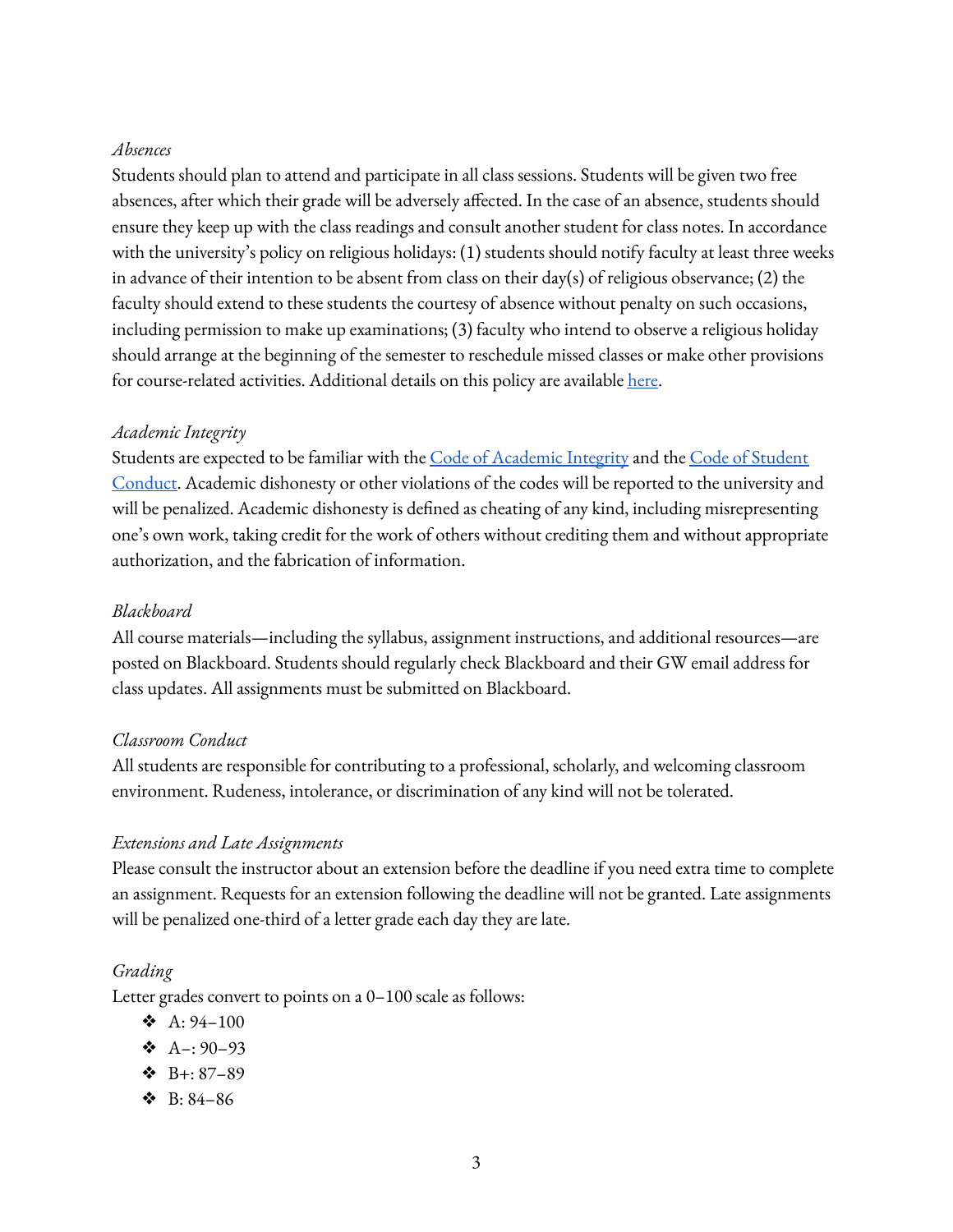- $\bullet$  B<sub>-</sub> $\cdot$  80-83
- ❖ C+: 77–79
- ❖ C: 74–76
- $\bullet$  C–: 70–73
- $\bullet$  D+ $\cdot$  67–69
- ❖ D: 64–66
- $\bullet$  D–: 60–63
- ❖ F: 0–59

## *Safety and Security*

In an emergency, call GWPD at 202-994-6111 or 911. For situation-specific actions, review the [Emergency](https://safety.gwu.edu/emergency-response-handbook) Response Handbook. To stay informed on campus safety and security, see [here.](https://safety.gwu.edu/stay-informed)

## *Technology in the Classroom*

In order to facilitate active engagement, students are asked to not use technology in the classroom. This includes laptops, tablets, phones, or other electronic devices. Students with DSS accommodation will be exempted from this policy.

## *Use of Electronic Class Material*

Students are encouraged to use electronic course materials, including recorded class sessions, for private personal use in connection with their academic program of study. Electronic course materials and recorded class sessions should not be shared or used for non-course related purposes unless express permission has been granted by the instructor. Students who impermissibly share any electronic course materials are subject to discipline under the Student Code of Conduct. Please contact the instructor if you have questions regarding what constitutes permissible or impermissible use of electronic course materials and/or recorded class sessions.

## *Workload*

In accordance with university policy, students are expected to spend a minimum of 100 minutes on independent coursework for every 50 minutes of direct instruction per week. This course meets for 4 hours and 40 minutes of direct instruction per week, meaning students are expected to spend 9 hours of independent learning per week. This totals a minimum of 13.5 hours of learning per week.

## **Resources**

## *Counseling and Psychological Services*

GW's Colonial Health Center offers counseling and psychological services, supporting mental health and personal development by collaborating directly with students to overcome challenges and difficulties that may interfere with academic, emotional, and personal success. For additional information, call 202-994-5300 or see [here.](https://healthcenter.gwu.edu/counseling-and-psychological-services)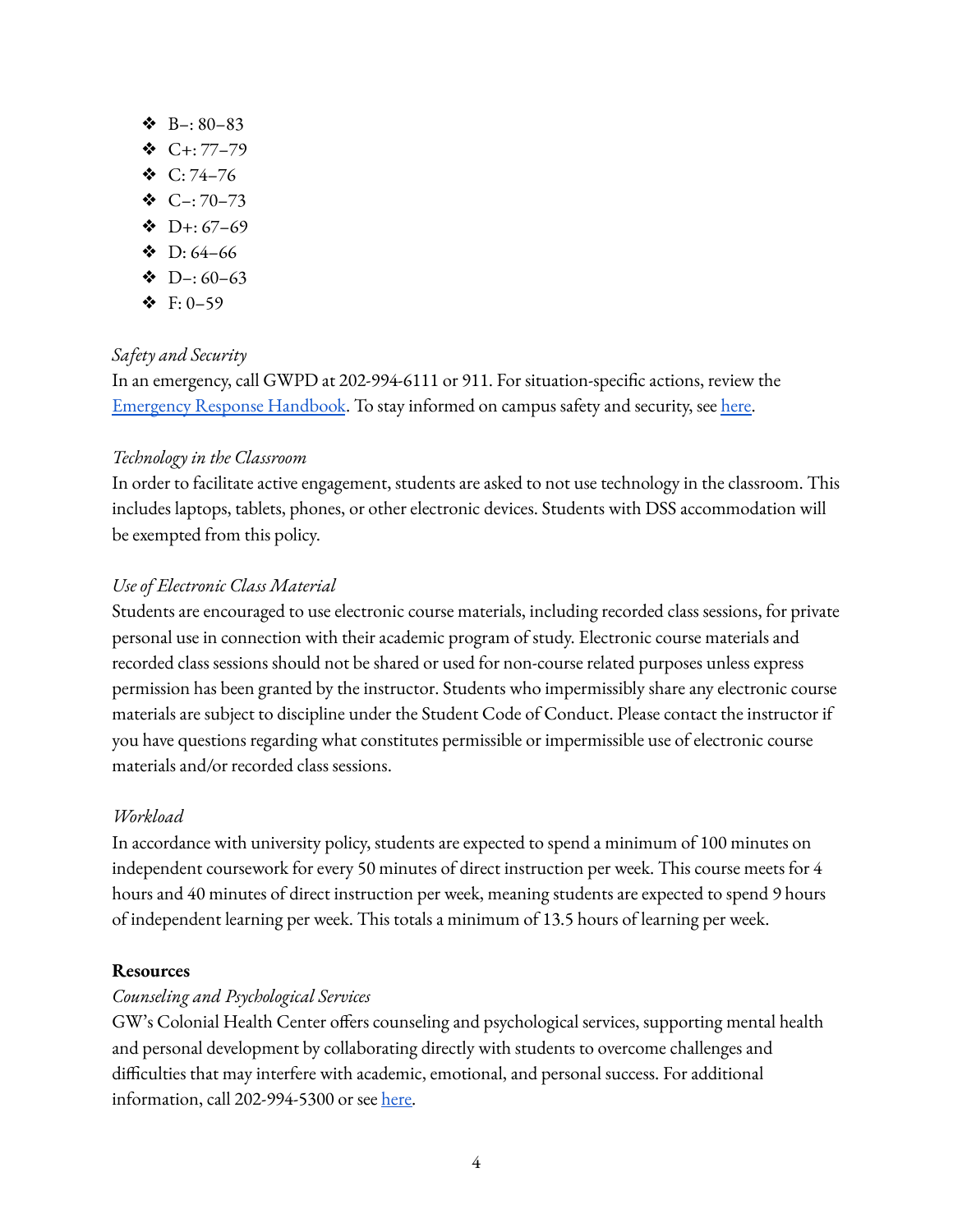## *Disability Support Services (DSS)*

Any student who may need an accommodation based on the potential impact of a disability should contact Disability Support Services in Rome Hall, 801 22nd Street NW, Suite 102 to establish eligibility and to coordinate reasonable accommodations. For additional information, call 202-994-8250 or see [here.](https://disabilitysupport.gwu.edu/)

## *Gelman Library*

The [Gelman](https://library.gwu.edu/) Library offers a vast array of digital and print resources to support student learning. These include a [Political](https://libguides.gwu.edu/polsci) Science Guide and [Citation](https://libguides.gwu.edu/styleguide) Styles Guide.

## *Writing Center*

The [Writing](https://writingcenter.gwu.edu/) Center offers free writing support to students through one-on-one consultations. Appointments can be made [here](https://writingcenter.gwu.edu/appointments).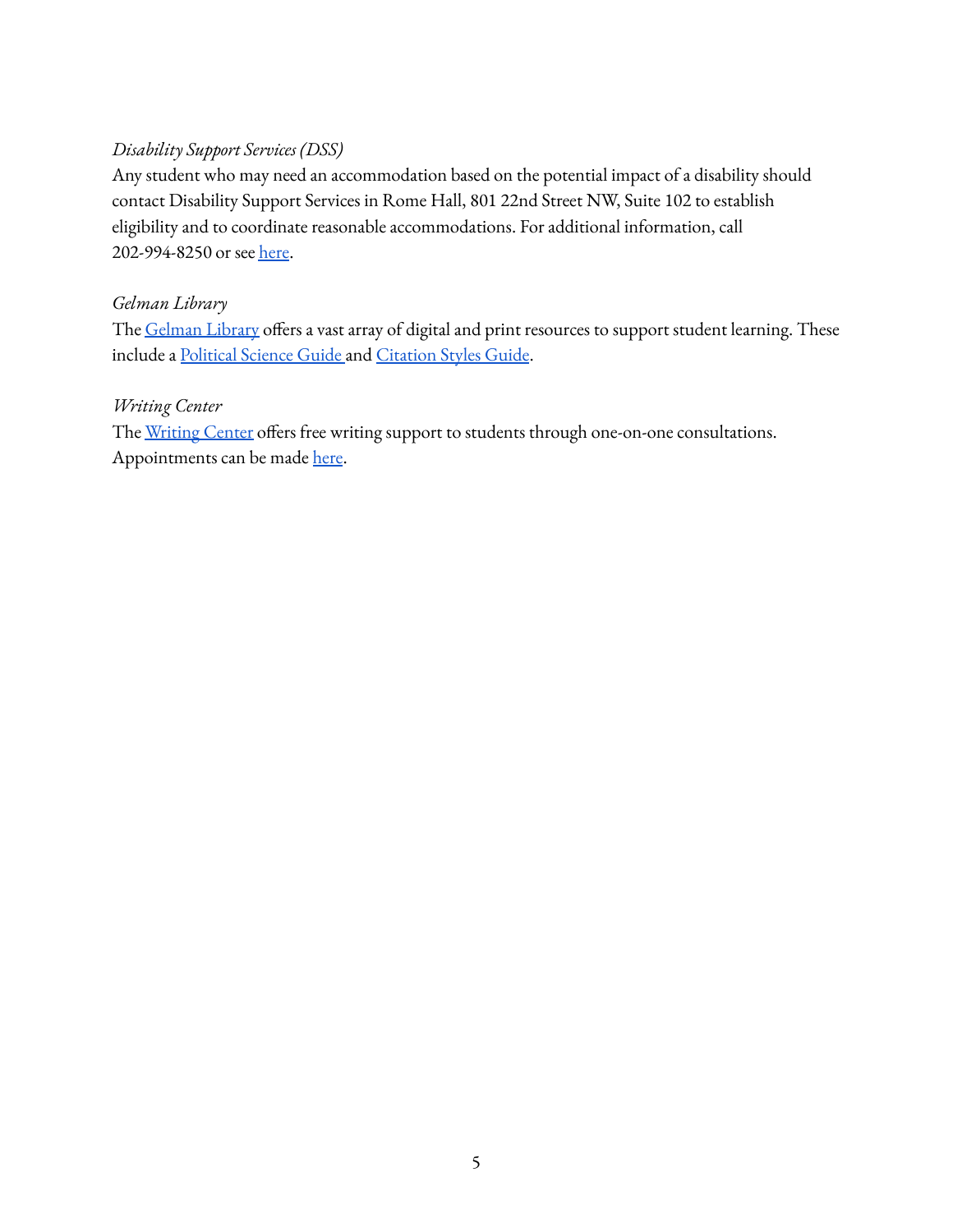#### **Part I: Political Regimes**

#### **August 30 – Foundations of Comparative Politics**

Overview: What is comparative politics? How do scholars study comparative politics? What do we stand to gain from academic study of comparative politics?

Readings:

❖ Syllabus

#### **September 1 – The State and Institutions**

Overview: What is the state? What is an institution? How do the state and institutions fit into scholarly study of comparative politics?

Readings:

- ❖ "A Guiding Concept: Political Institutions." In O'Neil et al., *Cases and Concepts in Comparative Politics*, pp. 16–18.
- ❖ "Chapter 2: States." In O'Neil et al., *Cases and Concepts in Comparative Politics*, pp. 25–51.

#### **September 6 – Civil Society and Social Movements**

Overview: What is civil society? What are social movements? How do civil society and social movements influence political processes and outcomes?

- ❖ Putnam, Robert D. 1995. "Bowling Alone: America's Declining Social Capital." *Journal of Democracy* 6 (1): 65–78.
- ❖ Foley, Michael W., and Bob Edwards. 1996. "The Paradox of Civil Society." *Journal of Democracy* 7 (3): 38–52.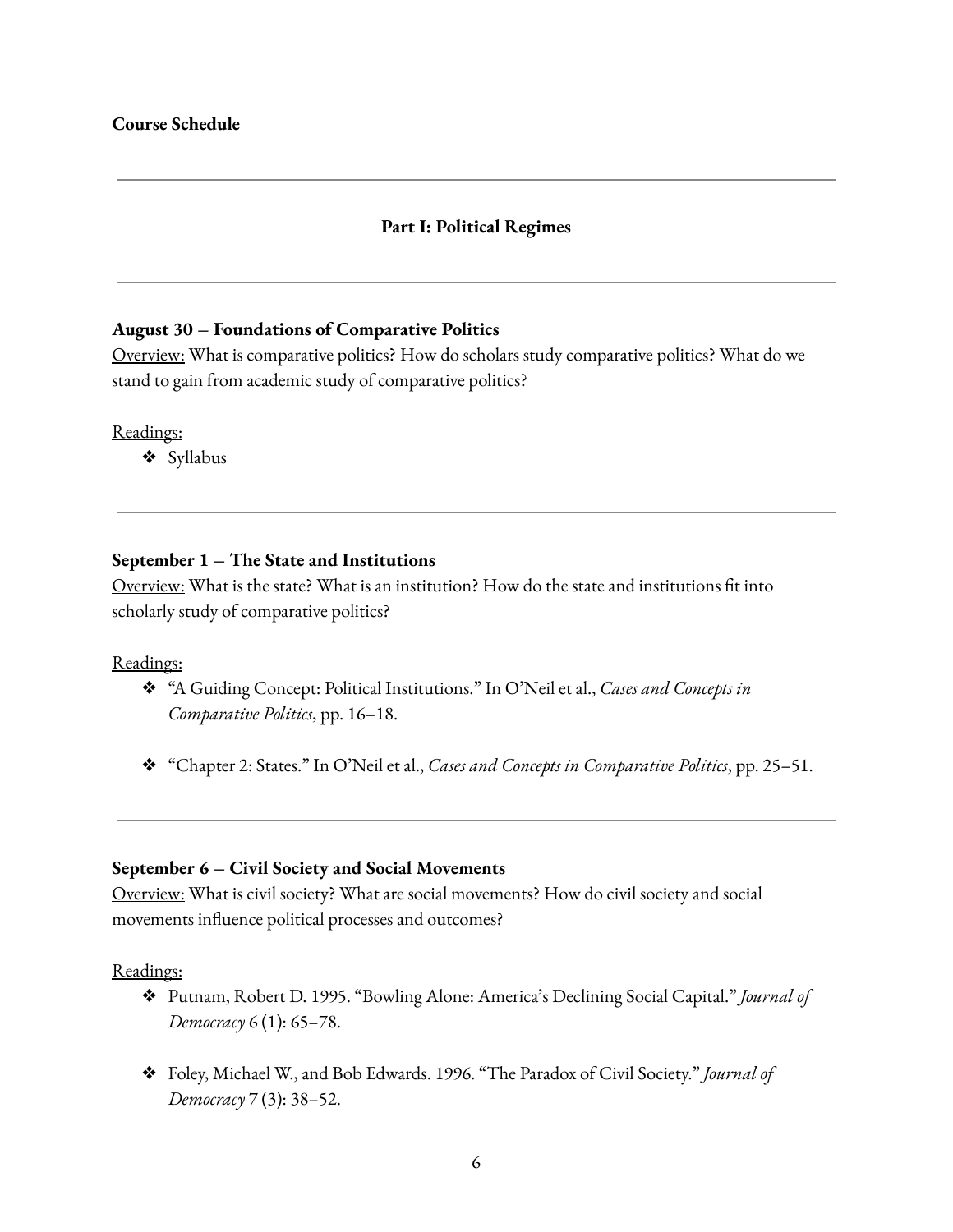❖ Tucker, Joshua A., Yannis Theocharis, Margaret E. Roberts, and Pablo Barberá. 2017. "From Liberation to Turmoil: Social Media and Democracy." *Journal of Democracy* 28 (4): 46–59.

#### **September 8 – Democracy and Democratization**

Overview: What is democracy? What factors influence the rise and stability of democratic regimes? What theories explain democratization?

#### Readings:

- ❖ "Chapter 6: Democratic Regimes." In O'Neil et al., *Cases and Concepts in Comparative Politics*, pp. 142–152. *\*\*Read up to "Institutions of the Democratic State"*\*\*
- ❖ Collier, David, and Steven Levitsky. 1997. "Democracy with Adjectives: Conceptual Innovation in Comparative Research." *World Politics* 49 (3): 430–451.

#### **September 13 – Democratic Institutions**

Overview: What core institutions are found across democratic regimes? How do they vary? What are the advantages and disadvantages of different democratic institutions?

## Readings:

❖ "Chapter 6: Democratic Regimes." In O'Neil et al., *Cases and Concepts in Comparative Politics*, pp. 152–173. *\*\*Read from "Institutions of the Democratic State"*\*\*

#### **September 15 – Political Ideologies**

Overview: What is a political ideology? What are the most prominent political ideologies in contemporary politics? How do political ideologies shape politics?

- ❖ Heywood, Andrew. 2021. "Understanding Political Ideologies." In *Political Ideologies: An Introduction*, 7th ed., 1–18. New York: Bloomsbury Academic.
- ❖ Heywood, Andrew. 2021. "Why Political Ideologies Matter." In *Political Ideologies: An Introduction*, 7th ed., 266–271. New York: Bloomsbury Academic.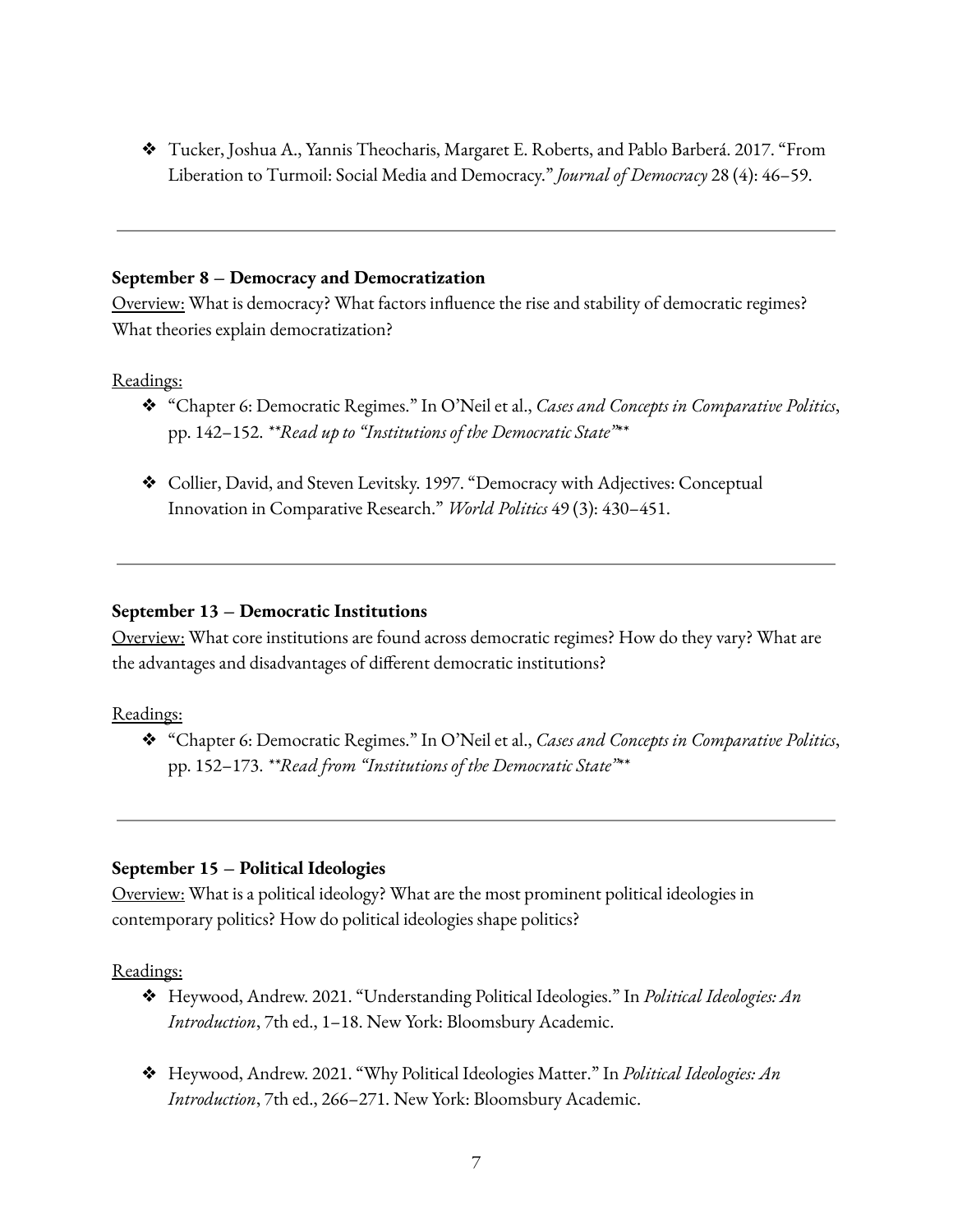#### **September 20 – Democratic Backsliding**

Overview: Is democracy on the decline worldwide? If so, what is causing democratic backsliding?

Readings:

- ❖ LISTEN: Abou-Chadi, Tarik, and Daniel Ziblatt. 2021. "How Democracies Die." *Transformation of European Politics*. Podcast.
- ❖ Bermeo, Nancy. 2016. "On Democratic Backsliding." *Journal of Democracy* 27 (1): 5–19.

#### **September 22 – Authoritarian Regimes**

Overview: What are the defining features of authoritarian regimes? What types of authoritarian regimes exist? How does authoritarianism influence political, economic, and societal life?

Readings:

- ❖ "Chapter 8: Nondemocratic Regimes." In O'Neil et al., *Cases and Concepts in Comparative Politics*, pp. 354–381.
- ❖ "Chapter 9: Communism and Postcommunism." In O'Neil et al., *Cases and Concepts in Comparative Politics*, pp. 382–395. \*\**Read up to "The Collapse of Communism"*\*\*

## **September 27 – Hybrid Regimes**

Overview: What is a hybrid regime? How does this concept improve our understanding of regime type in the twenty-first century?

- ❖ Hale, Henry E. 2011. "Hybrid Regimes: When Democracy and Autocracy Mix." In *The Dynamics of Democratization: Dictatorship, Development, and Diffusion*, Nathan J. Brown, ed. Baltimore, MD: Johns Hopkins University Press.
- ❖ Levitsky, Steven, and Lucan Ahmad Way. 2020. "The New Competitive Authoritarianism." *Journal of Democracy* 31 (1): 51–65.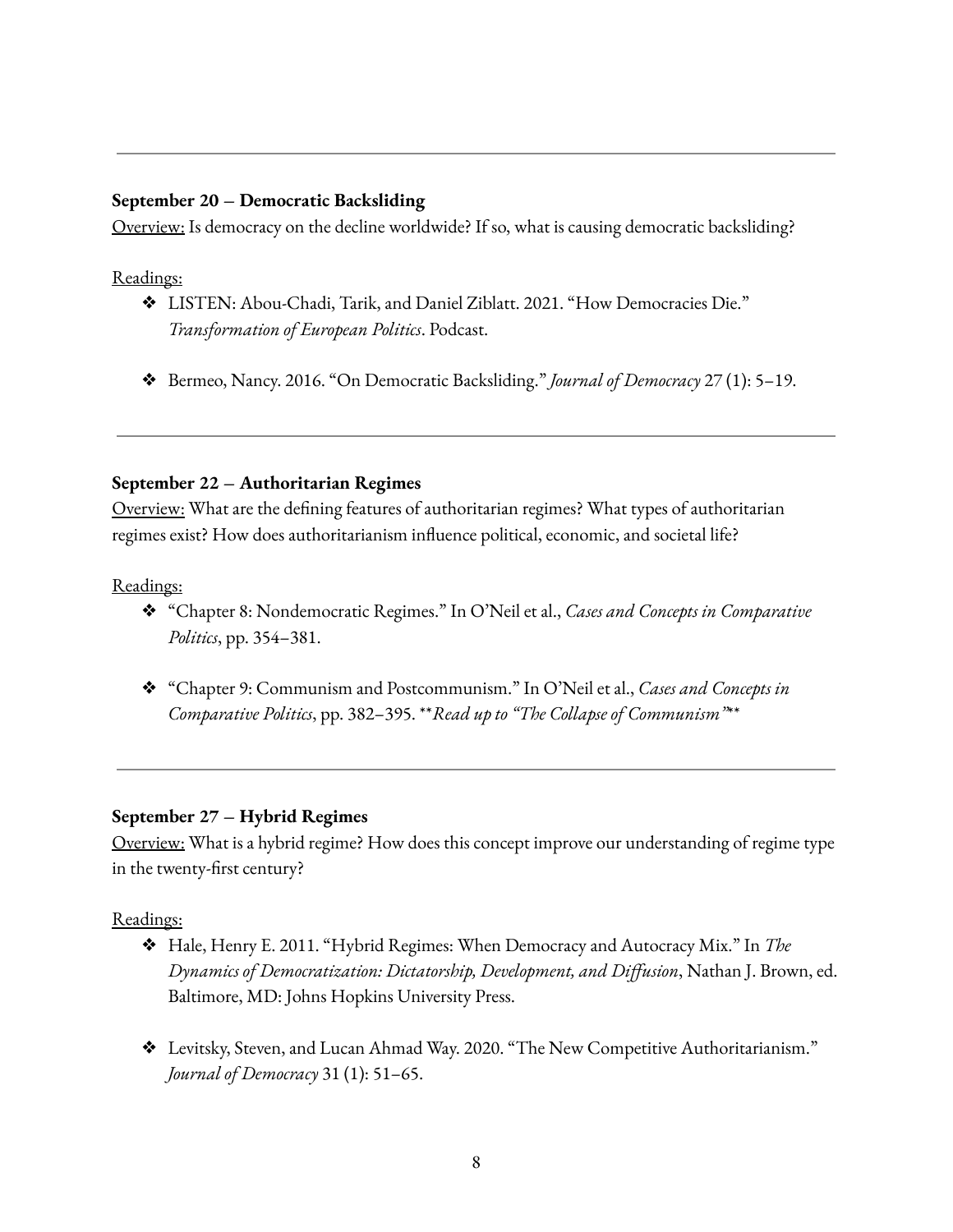#### **Part II: Political Economy**

#### **September 29 – Political Economies**

Overview: What is political economy? What are the main ways economic systems have historically been structured? How do economic processes influence politics and vice versa?

#### Readings:

❖ "Chapter 4: Political Economy." In O'Neil et al., *Cases and Concepts in Comparative Politics*, pp. 82–115.

#### **October 4 – Imperialism and Colonialism**

Overview: What are imperialism and colonialism? What impact did these systems have on colonized parts of the world? How are the effects of imperialism and colonialism still felt in the present day?

Readings:

❖ "Chapter 10: Developing Countries." In O'Neil et al., *Cases and Concepts in Comparative Politics*, pp. 480–509.

#### **October 6 – Resource Curse**

Overview: What is the "resource curse"? How do resources supposedly weaken democratic governance? Is there evidence for a "resource blessing" in some states?

- ❖ Ross, Michael L. 2001. "Does Oil Hinder Democracy?" *World Politics* 53 (3): 325–361.
- ❖ Haber, Stephen, and Victor Menaldo. 2011. "Do Natural Resources Fuel Authoritarianism? A Reappraisal of the Resource Curse." *American Political Science Review* 105 (1): 1–27. \*\**Skip "Literature Review" and "Research Design" sections*\*\*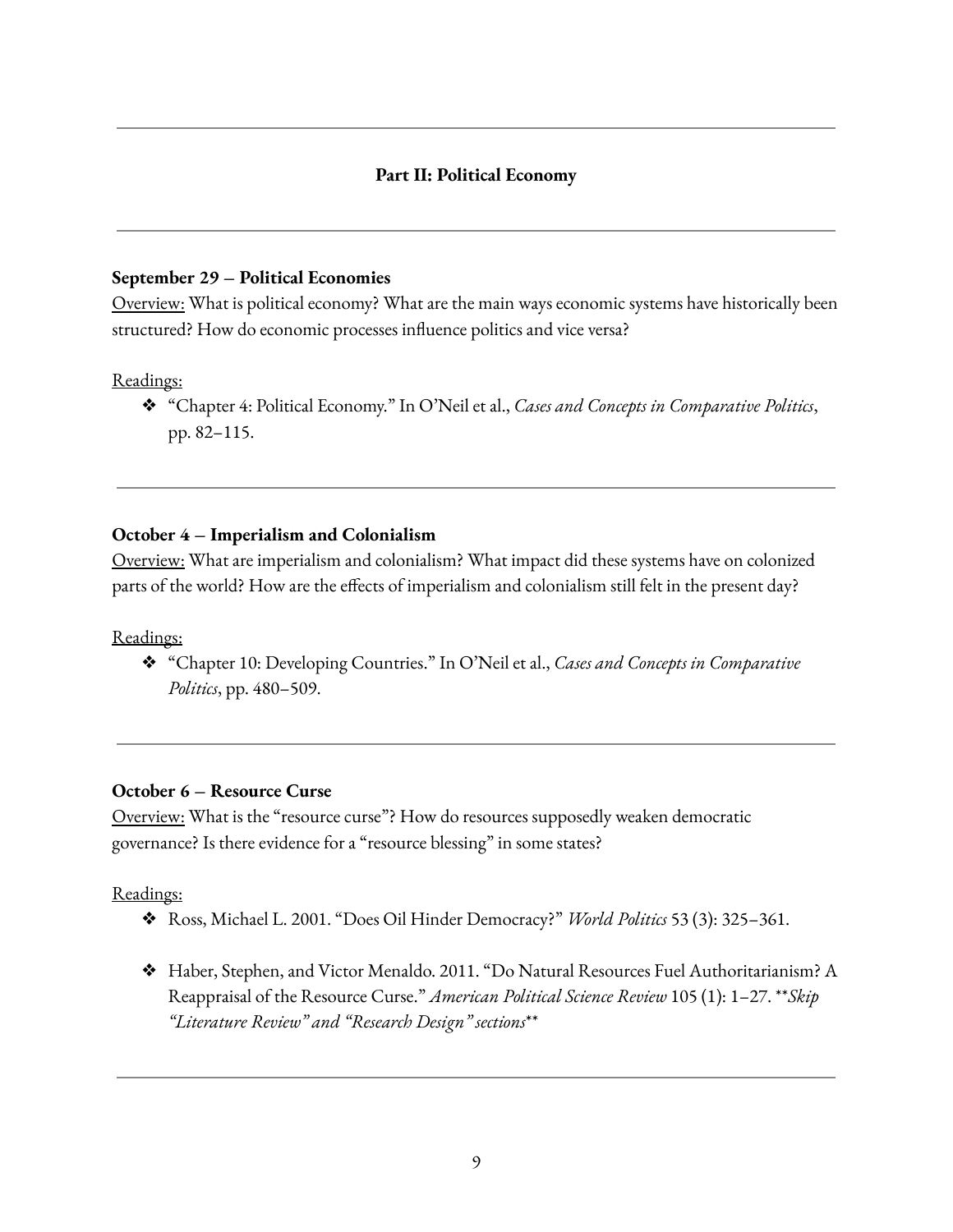#### **October 11 – Development**

Overview: What is development? How do scholars determine if a state is "developed" or not? To what extent is "development" an important goal for policymakers and political practitioners?

Readings:

- ❖ Easterly, William. 2009. "The Ideology of Development." *Foreign Policy*. October 13.
- ❖ NA. 2009. "In Defense of Development." *Foreign Policy*. October 13.

#### **October 13 – Globalization**

Overview: What is globalization? How does globalization influence political, economic, and societal processes and outcomes?

#### Readings:

❖ "Globalization and the Future of Comparative Politics." In O'Neil et al., *Cases and Concepts in Comparative Politics*, pp. 692–717.

**Midterm Exam – Due October 18 at 12 p.m.**

## **Part III: Political Identities**

#### **October 18 – Nationalism**

Overview: What is a nation? What is nationalism? How has nationalism influenced politics within and between states in recent years?

Readings:

❖ Anderson, Benedict. 1983. "Introduction." In *Imagined Communities: Reflections on the Origin and Spread of Nationalism*. New York: Verso. \*\**Read only "Concepts and Definitions" on pp. 5–7*\*\*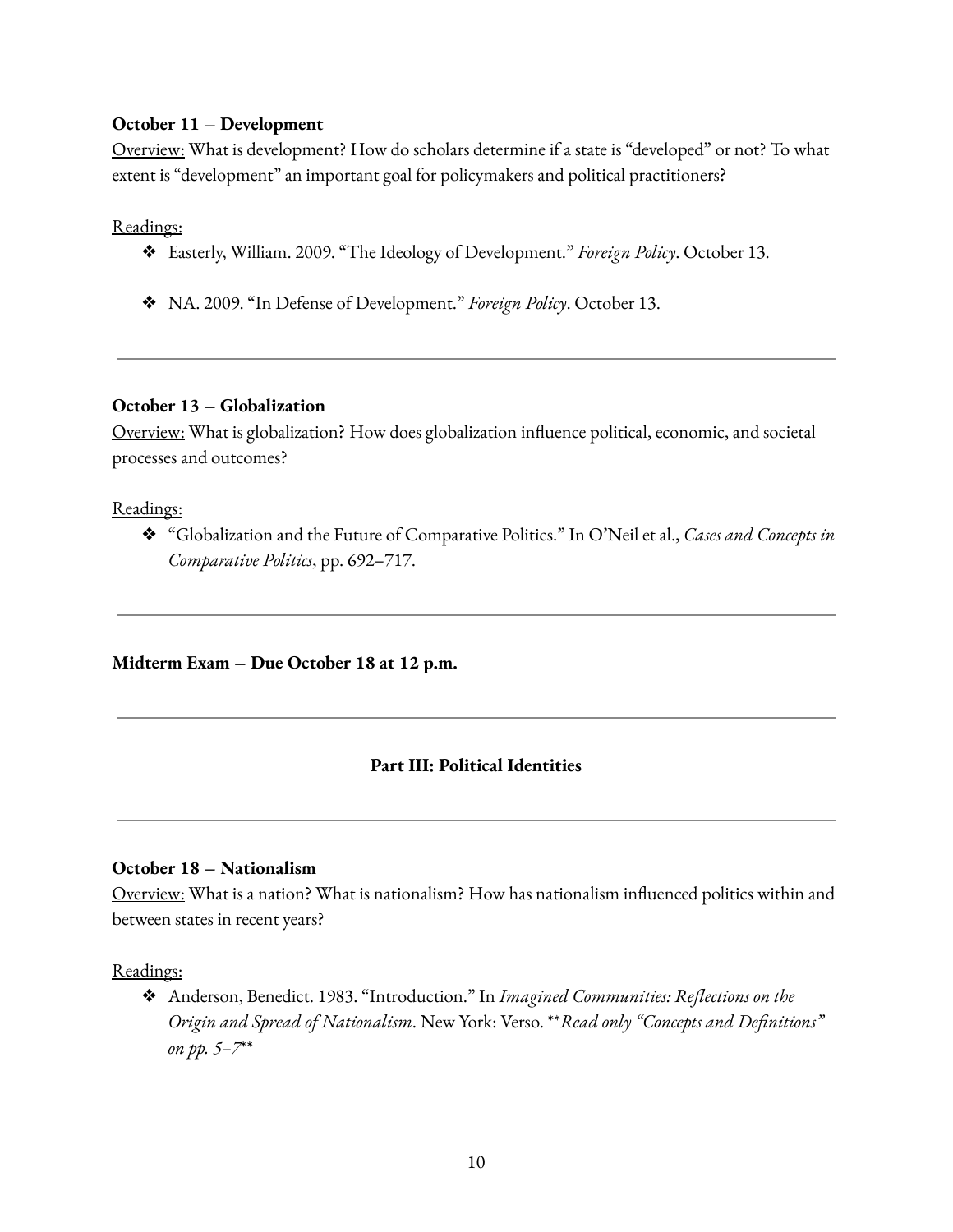❖ Renan, Ernest. 1995 [1882]. "What Is a Nation?" In *The Nationalism Reader*, eds. Omar Dahbour and Micheline R. Ishay. Atlantic Highlands, NJ: Humanities Press.

#### **October 20 – Populism**

Overview: What is populism? How does populism relate to democracy and nationalism? Is populism promising, problematic, or both?

#### Readings:

- ❖ Urbinati, Nadia. 2019. "Political Theory of Populism." *Annual Review of Political Science* 22: 111–127.
- ❖ Selection from: Mudde, Cas, and Cristóbal Rovira Kaltwasser. 2017. *Populism: A Very Short Introduction*. New York: Oxford University Press.

**October 25 – Fall Break (No Class)**

## **October 27 – Ethnicity**

Overview: What is ethnicity? How does ethnicity impact politics? Why do some ethnic groups seek political independence or autonomy while others do not?

## Readings:

- ❖ Selection from: Chandra, Kanchan. 2012. *Constructivist Theories of Ethnic Politics*. New York: Oxford University Press.
- ❖ Hale, Henry E. 2000. "The Parade of Sovereignties: Testing Theories of Secession in the Soviet Setting." *British Journal of Political Science* 30 (1): 31–56.

#### **November 1 – Gender**

Overview: What is gender? How does gender impact politics? To what extent do women and men have equal access to political, economic, and social rights and responsibilities around the world?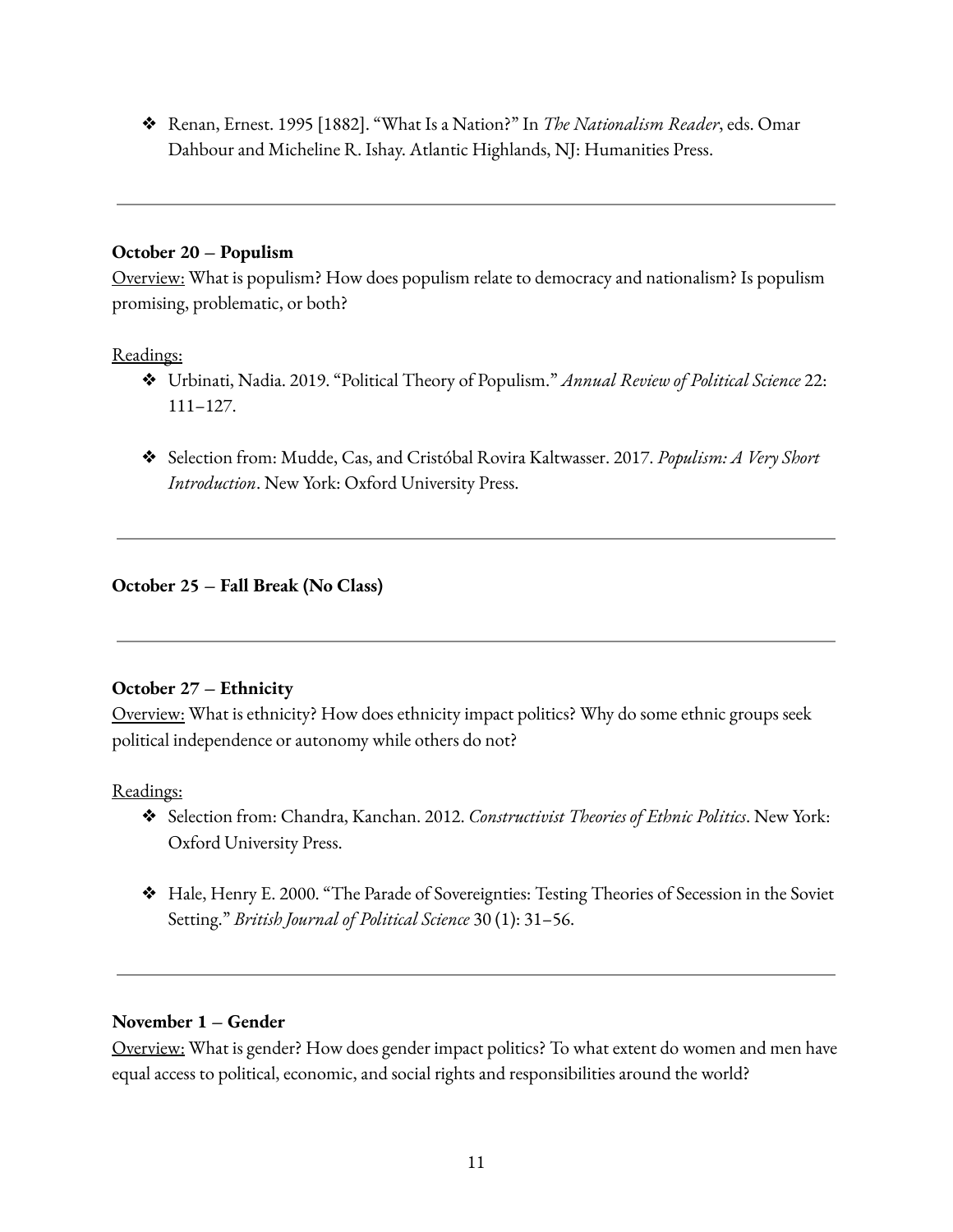Readings:

- ❖ Htun, Mala. 2004. "Is Gender Like Ethnicity? The Political Representation of Identity Groups." *Perspectives on Politics* 2 (3): 439–458.
- ❖ Fumega, Silvana. 2020. "Tracking Latin America's Other Pandemic: Violence Against Women." *Americas Quarterly*. April 13.

## **November 3 – LGBTQ+**

Overview: What is the status of LGBTQ+ rights around the world? How does LGBTQ+ identity influence politics?

Readings:

- ❖ Encarnación, Omar G. 2014. "Gay Rights: Why Democracy Matters." *Journal of Democracy* 25 (3): 90–104.
- ❖ Poushter, Jacob, and Nicholas Kent. 2020. "The Global Divide on Homosexuality Persists." *Pew Research Center*.

## **November 8 – Religion**

Overview: How does religion influence politics? How do different states view the public role of religion in politics and society?

Readings:

- ❖ Stepan, Alfred C., and Graeme B. Robertson. 2004. "Arab, Not Muslim, Exceptionalism." *Journal of Democracy* 15 (4): 140–146.
- ❖ NA. 2021. "The Rise of Christian Nationalism." *Council on Foreign Relations*.

## **Part IV: Case Studies**

## **November 10 – United Kingdom**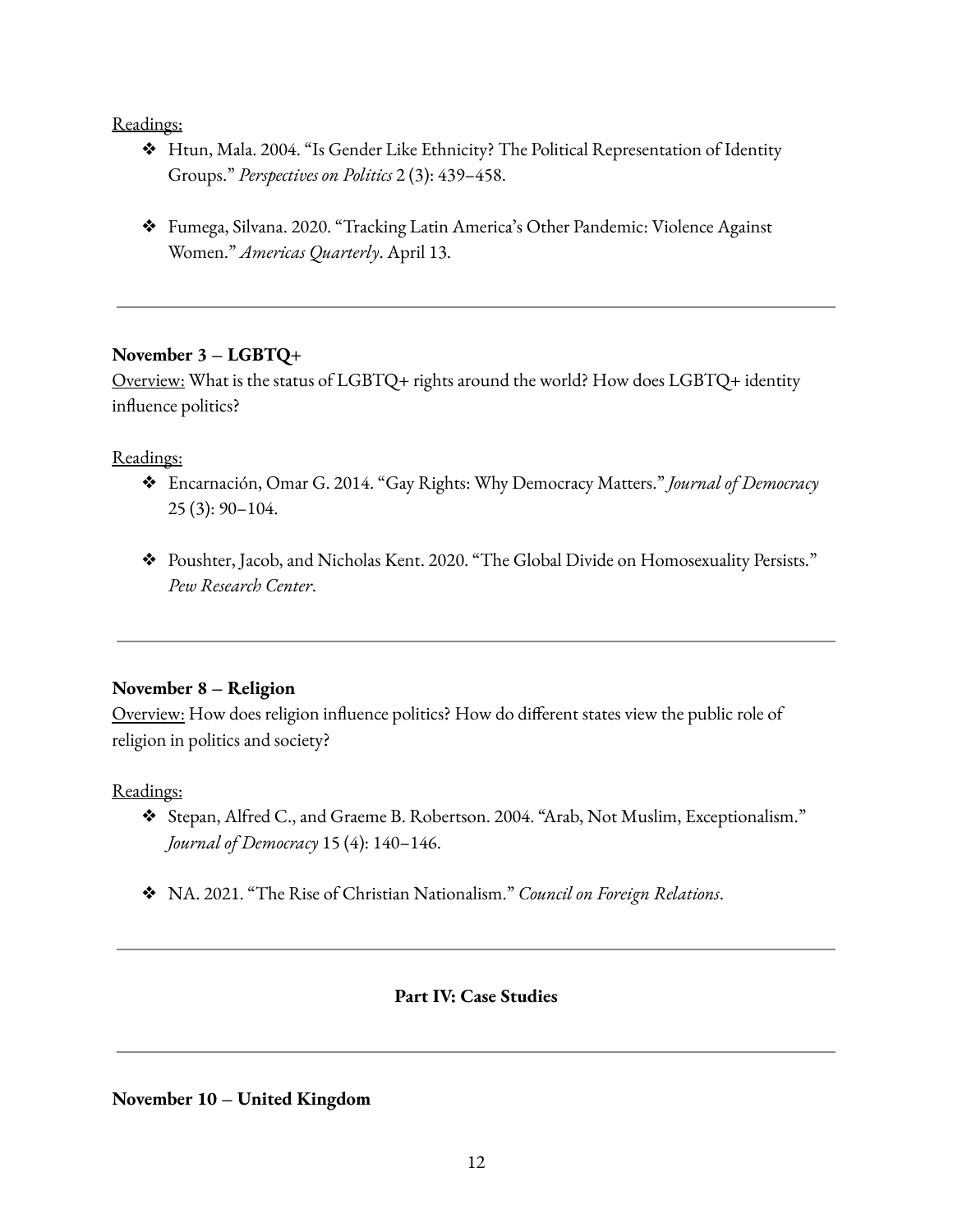Overview: What are the most salient features of politics in the United Kingdom?

## Readings:

- ❖ "United Kingdom." In O'Neil et al., *Cases and Concepts in Comparative Politics*, pp. 202–231.
- ❖ Current event reading

## **November 15 – Russia**

Overview: What are the most salient features of politics in Russia?

## Readings:

- ❖ "Russia." In O'Neil et al., *Cases and Concepts in Comparative Politics*, pp. 416–443.
- ❖ Current event reading

## **November 17 – China**

Overview: What are the most salient features of politics in China?

## Readings:

- ❖ "China." In O'Neil et al., *Cases and Concepts in Comparative Politics*, pp. 444–479.
- ❖ Current event reading

## **November 22 – India**

Overview: What are the most salient features of politics in India?

- ❖ "India." In O'Neil et al., *Cases and Concepts in Comparative Politics*, pp. 510–539.
- ❖ Current event reading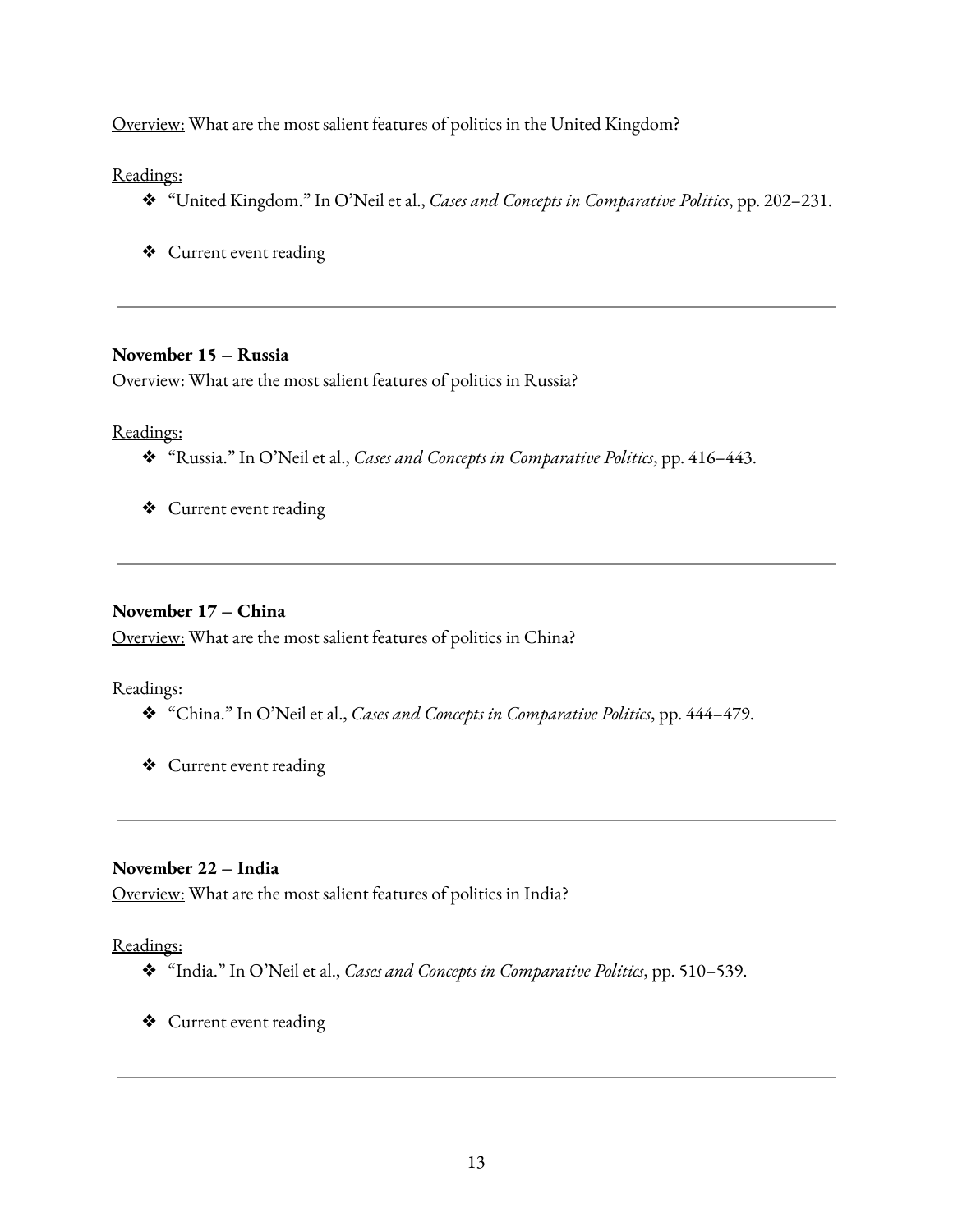#### **November 29 – Mexico**

Overview: What are the most salient features of politics in Mexico?

#### Readings:

- ❖ "Mexico." In O'Neil et al., *Cases and Concepts in Comparative Politics*, pp. 568–599.
- ❖ Current event reading

#### **December 1 – Iran**

Overview: What are the most salient features of politics in Iran?

#### Readings:

- ❖ "Iran." In O'Neil et al., *Cases and Concepts in Comparative Politics*, pp. 540–567.
- ❖ Current event reading

## **December 6 – Nigeria**

Overview: What are the most salient features of politics in Nigeria?

Readings:

- ❖ "Nigeria." In O'Neil et al., *Cases and Concepts in Comparative Politics*, pp. 662–691.
- ❖ Current event reading

## **December 8 – The Future of Comparative Politics**

Overview: How does studying comparative politics better enable us to understand the world and our place in it?